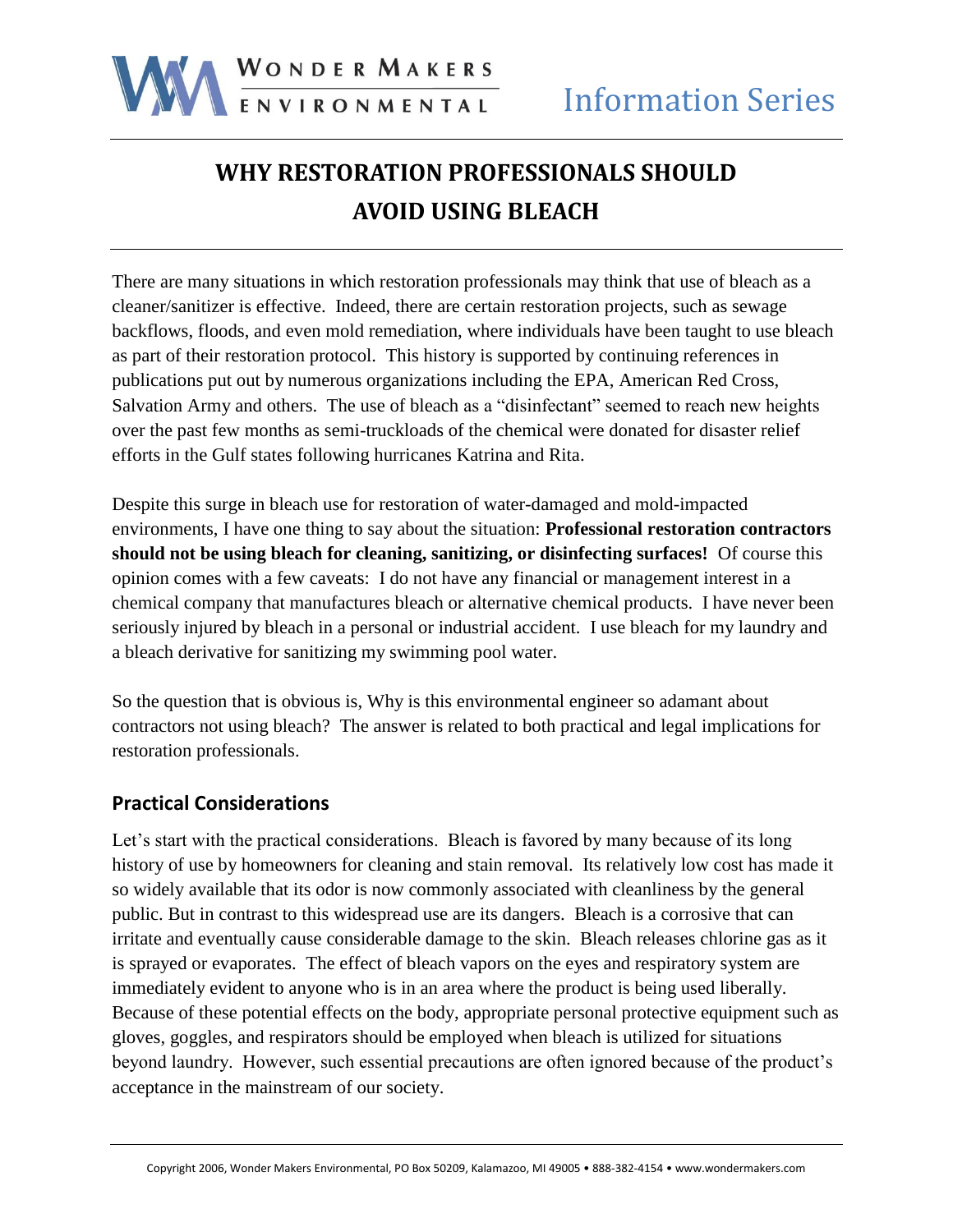There are many practical impacts of bleach use beyond health concerns. Restoration professionals must appreciate the highly reactive nature of this chemical compound. The fact that bleach is used for stain removal and whitening means that it can also discolor and damage many fabrics. Less obvious is how bleach reacts with other materials. It is corrosive to many metals and stone products. It should never be used on stainless steel, aluminum, copper, brass, marble, or granite. In fact, bleach is so strong that it will etch glass if it is not neutralized after application to surfaces such as mirrors and windows. In New Orleans I observed how bleach solution had significantly corroded electrical components and anchoring bolts for load-bearing walls after less than 24 hours in a house where the drywall had been stripped due to flooding. In that particular case, the builder had been given bleach to use as a sanitizer and had sprayed it undiluted on all of the exposed studs and other building components.

## **A Bad Reaction**

The reactive nature of bleach is even more troublesome when it is mixed. Bleach should never be mixed with acids, as dangerous fumes are usually the result. Even a mixture of two innocuous cleaning compounds such as bleach and ammonia can produce deadly gasses that can kill with just a few breaths. Depending on the ratio of bleach to ammonia, chlorine gas, nitrogen trichloride and/or hydrazine will be produced when these two are mixed. In addition to being toxic the last two listed by-products from this bleach mixture are also explosive. Other reactive by-products that can come from bleach mixtures are toxic chloramines and dioxins. With all of these potential "side effects" a restoration professional is taking a significant chance when bleach or a bleach solution is applied to varied materials in an uncontrolled environment – exactly the situation that occurs when bleach is sprayed following a sewage loss or fire.

Perhaps the most misunderstood aspect of bleach when proposed as a cleaner or sanitizing agent is that its effectiveness is greatly reduced in the presence of organic material. To be a successful sanitizer, bleach must be used on clean materials and surfaces. This is why bleach products are used in the laundry after the wash cycle or in a commercial kitchen as a component in the third sink after the dishes have been washed and rinsed. The efficacy of bleach as a sanitizer is also compromised by heat and light. Despite the fact that the chlorine odor may linger for some time after use, bleach loses strength so quickly that it is not considered to have a residual effect that would prevent future bacterial or fungal growth.

The last, but by no means the least, issue related to the practicality of bleach for restoration projects is that many alternatives are readily available for contractors that need to incorporate a level of sanitization into their cleaning or restoration activities. These products are specifically developed for restoration projects such as sewage clean-up or mold remediation. They have been tested for the sorts of conditions and contaminants that the contractor faces rather than testing as a laundry additive. In areas where potable water is a concern, there are many